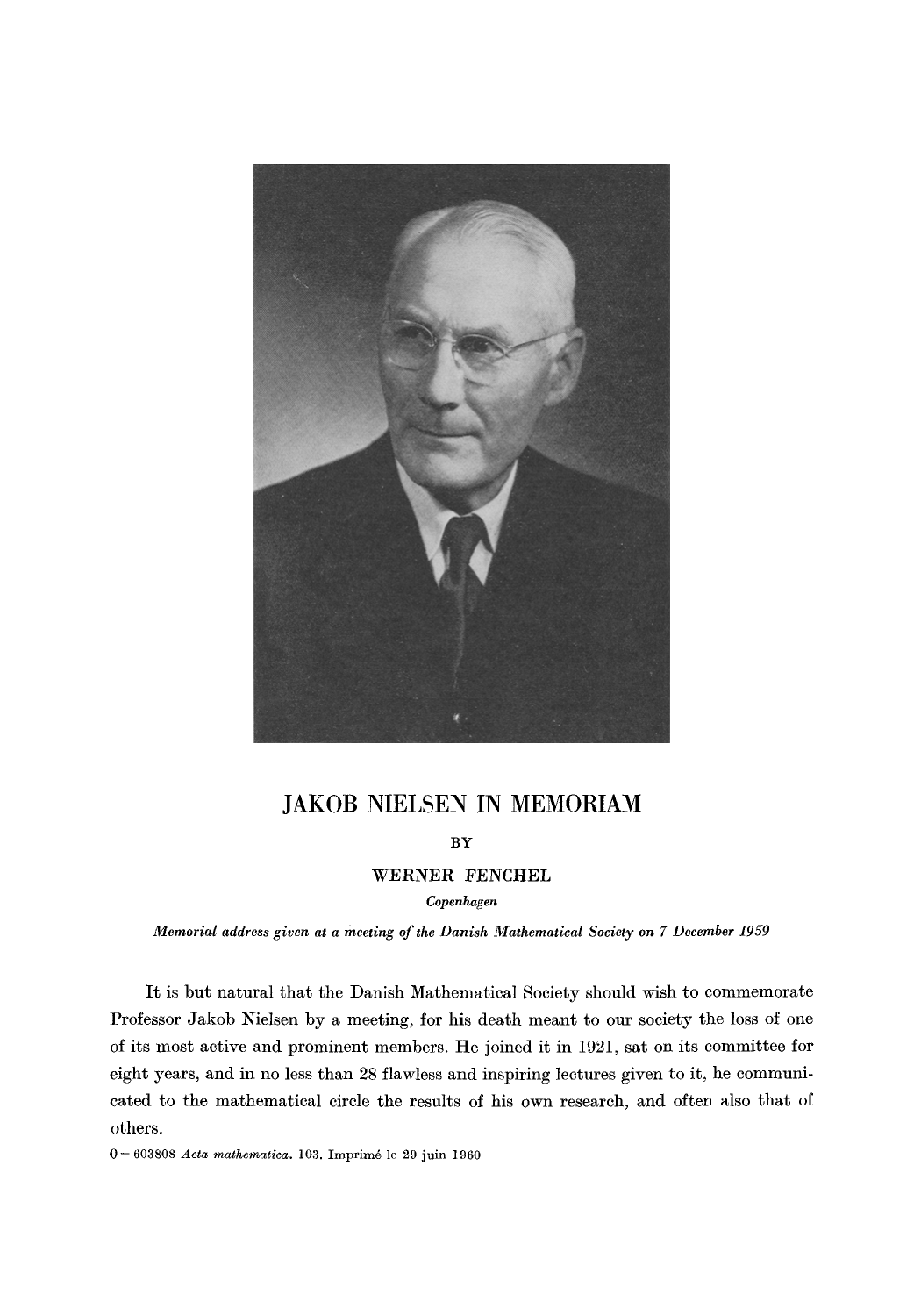## VIII WERNER FENCHEL

Not without grave misgivings have I undertaken to speak about Jakob Nielsen, the man and the scientist, fearing that I should not be able to do justice to all essential aspects of his rich personality, but I have done so out of admiration for his work, and out of deep gratitude for his faithful friendship to me through 30 years, good and bad.

Jakob Nielsen was born on the 15th of Octcber 1890 at the village of Mjels on the island of Als (then under Germany) as the youngest of four children. His father owned a small farm, where Jakob Nielsen spent his childhood, attending the village school until 1900. A relative of his, a teacher at Rendsburg, who took charge of him after the early death of his mother, must have become aware of his unusual gifts. At any rate, she took him with her to Rendsburg, where he went to the so-called Realgymnasium. Here, Latin was an item of considerable importance in the curriculum, and throughout his life he retained a deep love of Roman poetry. The relations between him and his aunt deteriorated, however, both being rather uncompromising of character, and at the age of 14 he left her home to take up a job as private tutor. For the remainder of his schooldays, and throughout his years of study, he earned his own living by coaching in a variety of subjects--even Norwegian, as he once said with a broad smile.

In December 1907 his secondary school career was cut short, he and some schoolfellows being expelled because they had founded a (qu:ite harmless) pupil's club, which was against the rules. However, this did no great harm, for he continued his studies on his own, even matriculating at the University of Kiel in the spring of 1908, although he did not take his school-leaving certificate until the autumn of 1909 (privately at Flensborg). A little episode from this examination illustrates his early developed critical faculty: On one of the examiners asking him whether he had read the (as we know now, false) accounts of F. A. Cook's expedition to the North Pole, he said that he had, remarking that he could not understand how it was possible for Cook to fix his position so far to the north with a precision as great as that claimed by him.

Jakob Nielsen spent his years of study at Kiel, except for the summer term of 1910, spent at the University of Berlin. His interests and gifts were many-sided. At the start, he attended lectures in physics, chemistry, geology, biology, and literature. 0nly after some terms did mathematics take a prominent place, but philosophy was also strongly represented. I cannot tell what made him finally choose mathematics as the science to whose service he wanted to devote himself. Of course: we mathematicians cannot but feel that he chose rightly!

Among the teachers of mathematics of the time at Kiel, Georg Landsberg was undoubtedly the most prominent, and we note that in the short autobiography appended to Jakob Nielsen's thesis for the doctorate, he gives particular thanks to Landsberg, both for his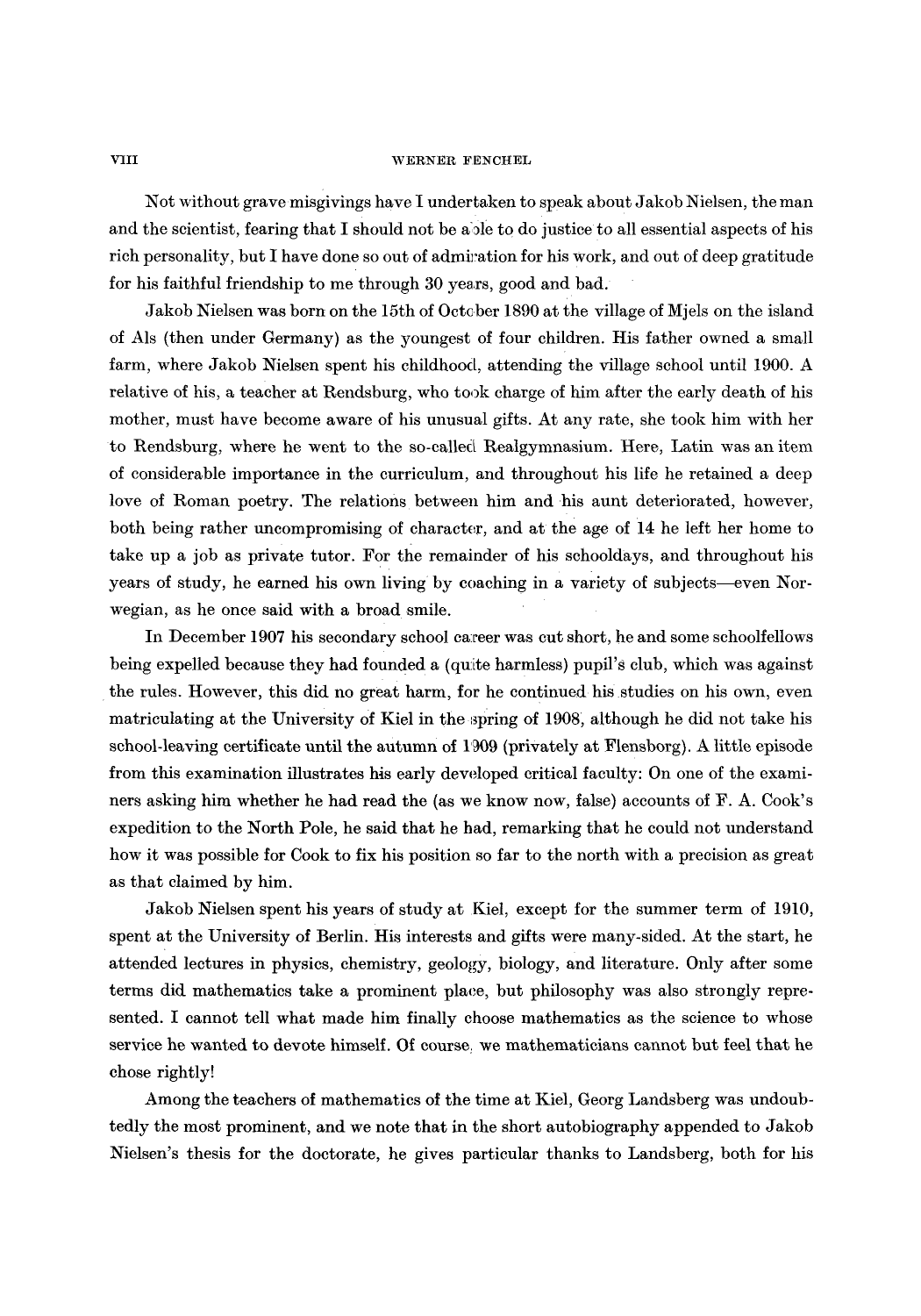teaching and for his instigation to take up the problems which form the subject of the thesis. The list of lectures on mathematics attended by Jakob Nielsen shows that the instruction he received at Kiel scarcely exceeded what must be looked upon, at the time, as belonging to the general education of a mathematician. The only mathematician who had an appreciable influence on Jakob Nielsen's start as a scientist was Max Dehn, 12 years his senior, who was attached to the University of Kiel at the end of the year 1911, being already then a scientist of repute. Through Dehn he came into contact with the most recent advances and methods in topology and group theory, fields to which Dehn had made fundamental contributions. This contact between the two men developed into a life-long friendship.

In 1913 Jakob Nielsen took his doctor's degree with the thesis already mentioned: "Kurvennetze auf Flächen". Although he himself did not set great store by this work, for reasons to be mentioned presently, it is of importance for the understanding of his later research to have a look at it. The three first sections deal with the connection between the total curvature of a surface and the topological properties of families of (possibly degenerate) curves covering the surface simply and completely. The last section, added later, is but loosely connected with those preceding it. It deals with the topological properties of the closed surface of genus 1, the torus. The fundamental group F, the free abelian group with two generators, is introduced, and the homotopy class of a closed curve on the surface is characterized by the pair of exponents in the expression of the corresponding element of F as a product of powers of the generators. The minimal number of double points of a curve and of the points of intersection of two curves, the curves varying within their homotopy classes, are determined in terms of these exponents. Then topological mappings of the torus onto itself are studied. Each such mapping induces an automorphism of F which depends only on the homotopy class of the mapping and which is characterized by the two pairs of exponents belonging to the images of the generators. The homotopy classes of mappings form a group isomorphic with the group of automorphisms of F. For this group a system of generators and defining relations is found, and it is shown that it is closely related with the modular group, well known from the theory of elliptic functions. Finally the minimal number of fixed points of a topological mapping, varying within a homotopy class, is determined in terms of the above-mentioned exponents. After the composition of this second part, where both the approach, the tools and the methods reflect the then new views in topology, it must have been clear to Jakob Nielsen that cogent answers to the interesting questions dealt with in the first part would require considerably more refined and rigorous notions than he had had at his disposal.

In his little publication *"A* Mathematician's Apology", G. H. Hardy calls mathematics "a young man's game". Understood as a contention that the main work of a mathematician  $0* - 603808$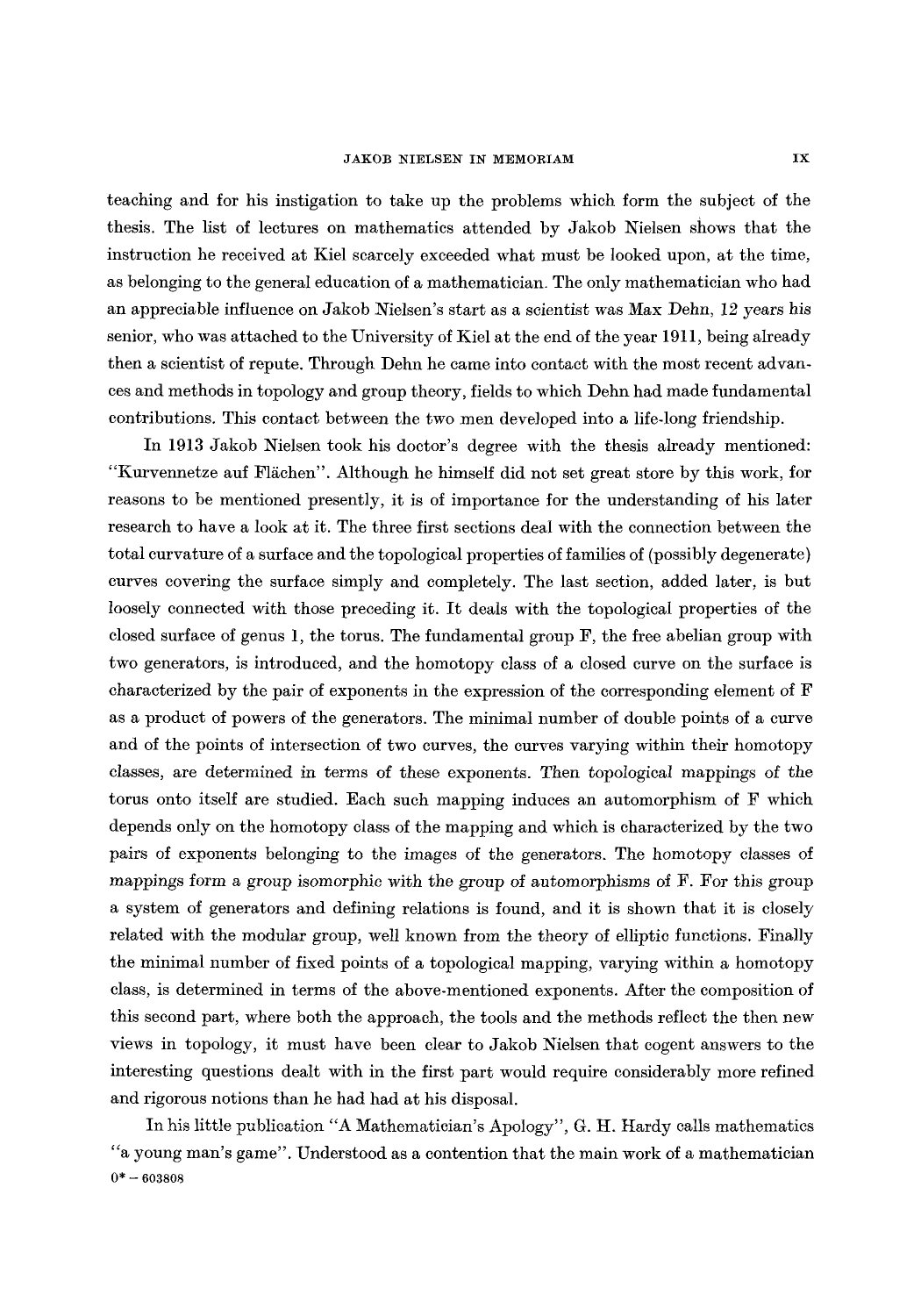# X WERNER FENCHEL

is done in youth it is obviously wrong; it is easy to name many who have done excellent work at a ripe age. But there may be this much to the truth in it that the world of ideas in which the faculties develop is formed early in life. At any rate, this holds good of Jakob Nielsen. The problems dealt with in the second part of the thesis, generalized to arbitrary surfaces, came to be the governing idea of the greater part of his life-work. Although they were fairly simple in the case of the torus, and to some extent ended in things that were familiar from elsewhere, yet he must at an early stage have realized both the enormous difficulties presented by the general approach, and the fact that the necessary tools had to be created first. But with singular tenacity of purpose he did carry out these investigations after many years' work.

But there was to be a long and almost complete interruption: After taking his German M. A. degree in the summer of 1913, he was called up for service in the German navy. Owing to the outbreak of the 1914-18 war the prescribed year of military service became five years. Attached as he was to the coast defence artillery, he was sent first to Belgium and then, in April 1915, to Constantinople as one of the German officers functioning as advisers to the Turkish government on the defence of the Bosporus and the Dardanelles. He stayed there till the end of the war, finding a little time for scientific work. Besides a paper on a ballistic subject grown out of his work there, he wrote two short papers (published in Mathematisehe Annalen in 1917 and 1918). It is the problem occurring in the thesis for the (abelian) fundamental group of the torus which is studied here for the finitely generated free groups, namely to find a system of generators for the group of automorphisms of a given group. During his return journey from Turkey through Russia and Poland, in November 1918, at the time of the collapse of Germany, Jakob Nielsen had kept a diary, published in the newspaper Politiken on the tenth anniversary of Armistice Day. I shall quote a few lines, "I walked about here as a stranger the first two years, but in the wonderful summer of 1917 and its echo in 1918, I came to love this country under the all-powerful sway of the sun, in the company of people I liked. I know that I shall often languish for the sun. I want to go there again some day." It is probable that his experiences there contributed to his complete open-mindedness towards people of a background and with an attitude totally different from his own, that open-mindedness of his which qualified him eminently for his achievements in international co-operation, to which he devoted so great a part of his powers in later years.

Jakob Nielsen spent the summer term of 1919 at Göttingen. Among the many mathematicians he met in this centre of mathematical studies, he was specially attracted by Erich Hecke, three years his senior. When in that same year Hecke received nomination to the recently established University of Hamburg, Jakob Nielsen accompanied him as his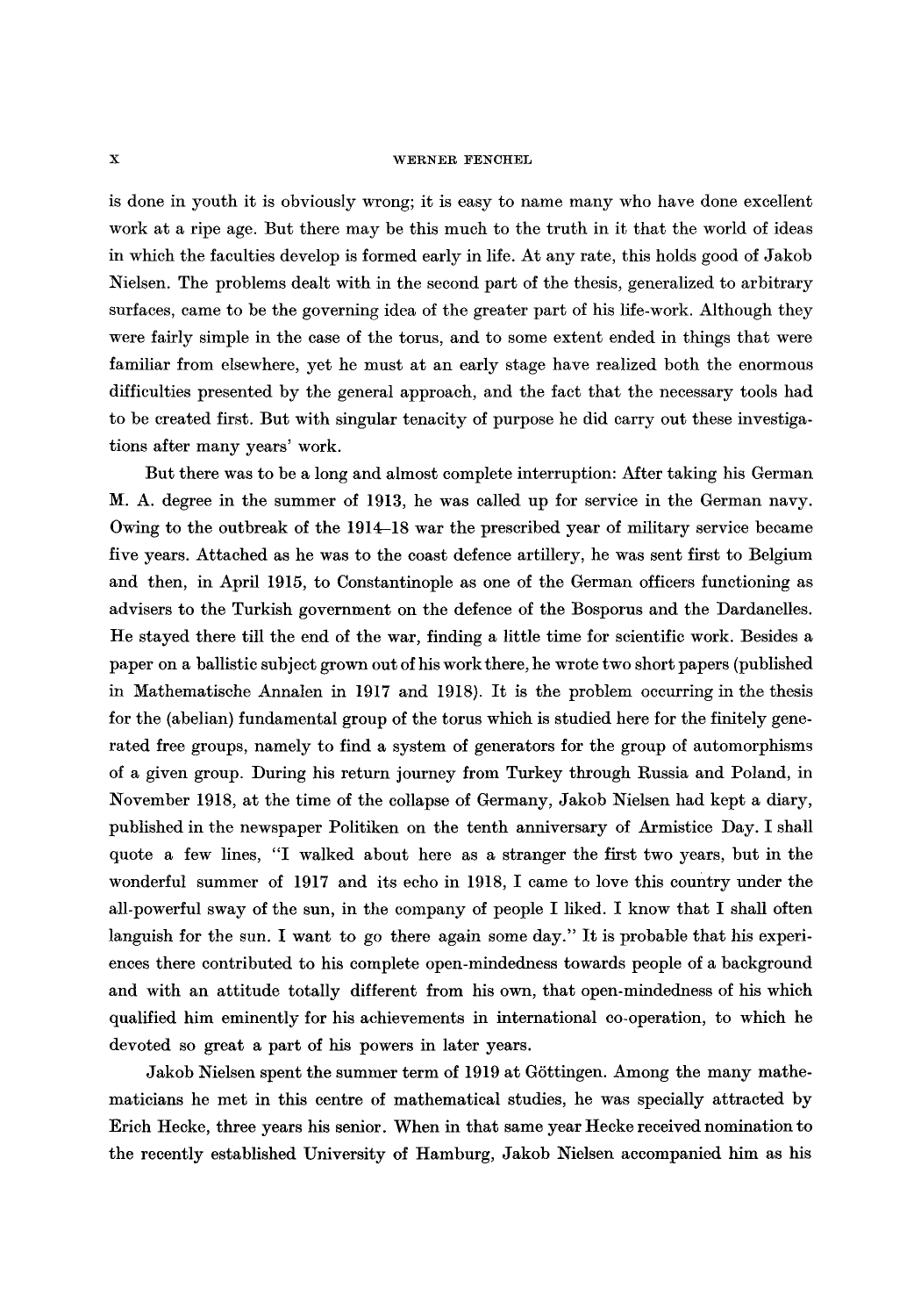assistant and "Privatdozent". A close and life-long friendship developed between the two men, not so much on account of mathematical interests they had in common, for there are few and loose points of contact between Hecke's work in number theory and function theory and Nielsen's in topology and group theory, but on account of their spiritual affinity, the depth and seriousness of their attitude to science. We have two papers by Jakob Nielsen from that period, both dealing with the fixed point problem for surface mappings. In the first an investigation by L. E. J. Brouwer, concerning surfaces which admit of topological mappings onto themselves without fixed points, is completed. In the second the fixed point problem for the torus is taken up again, this time with the intuitive arguments occurring in the thesis replaced by rigorous proofs. At the same time the problem is also solved for the non-orientiable torus, the Klein bottle.

Already in 1920 Jakob Nielsen received nomination to a professorship at the Institute of Technology at Breslau. Here he had an opportunity to resume contact with Max I)ehn, who had for some years been attached to the university. Of interest are mimeographed notes to some lectures he gave at Breslau in 1921. Here he formulated clearly the central problem he had set himself to solve: To determine and to investigate the group of homotopy classes of topological mappings of a given surface. In the general case, there corresponds to a homotopy class of a topological mapping of the surface not one automorphism, but a coset of the group of inner automorphisms in the group of all automorphisms, a "family of automorphisms". The group in question is thus the quotient group of the latter with respect to the group of inner automorphisms. In order to throw light on his co-operation with Dehn I may point out that one link of this investigation, namely the proof of the fact that every automorphism of the fundamental group of a closed surface is induced by some topological mapping, had been communicated to him by Dehn, who never published it, however. It is characteristic of Jakob Nielsen that whenever he needed this theorem, or merely an idea that resembled the proof, he would stress his debt to Dehn. Although the spheres of the two men's studies were closely related, no further interference proper ever came about. Jakob Nielsen went his own way.

The Breslau stay was to be as brief as the one in Hamburg, for at the plebiscite preceding the Reunion of North Schleswig with Denmark in 1920, Jakob Nielsen opted for Denmark, moving to Copenhagen in 1921 and taking over the vacant lecturership in mathematics at the Royal Veterinary and Agricultural College. There now followed a long succession of happy and fruitful years of work. Let me quote what Harald Bohr says about this in the lecture *"Et* Tilbageblik" he gave on his 60th birthday: *"We* all have a very living impression of what Jakob Nielsen means for mathematics in Denmark—for our science and teaching. At the return of North Schleswig to Denmark after the first world war, he came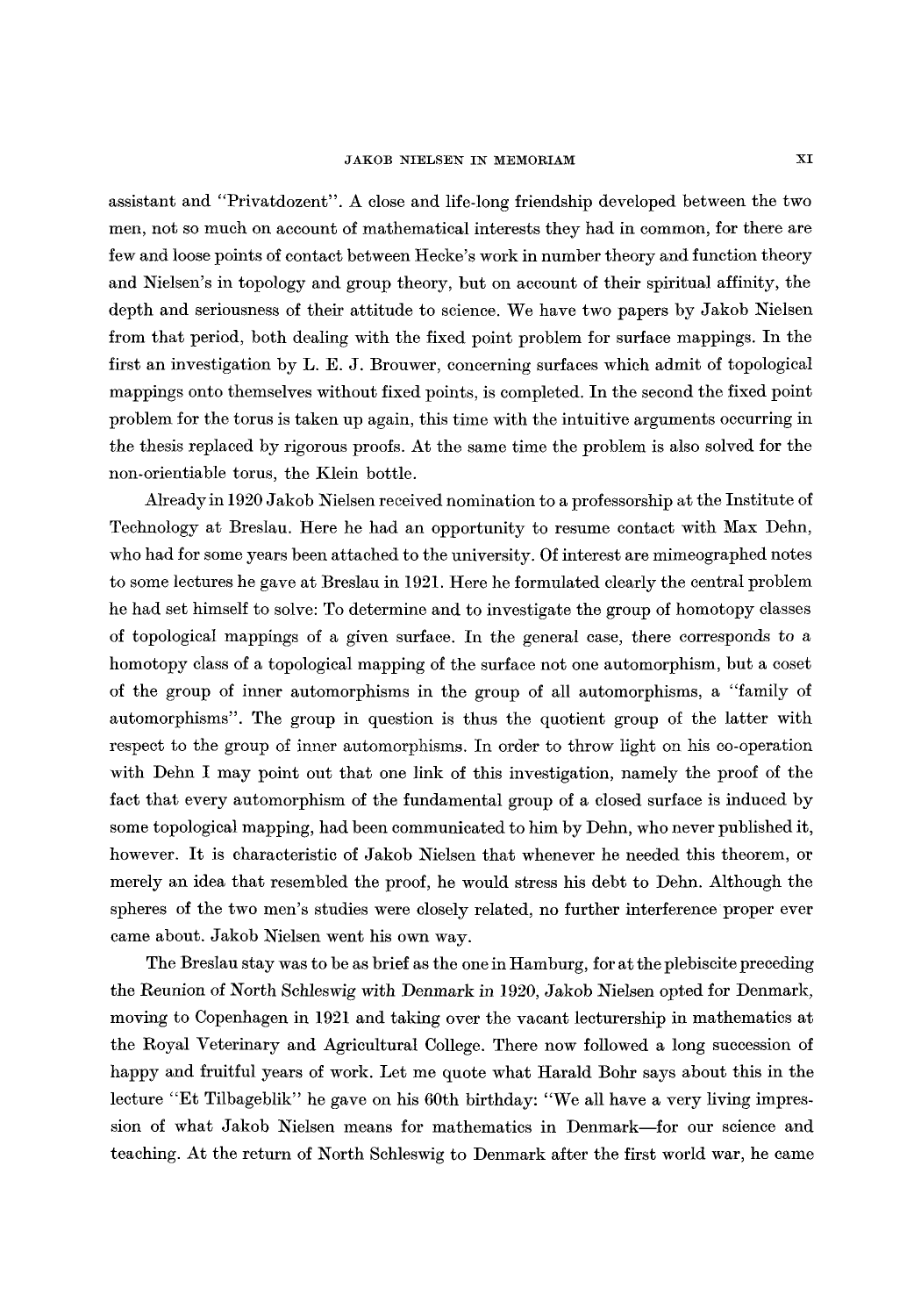#### XII WERNER FENCHEL

to Copenhagen after having been professor in Breslau. Within the topology of surfaces, the field of mathematics to which he has so purposefully devoted his efforts in science, he is a recognized master who has been the example for many followers and whose influence will surely be of lasting importance for the future development of mathematics here at home. Bonnesen, Jakob Nielsen, and I followed each other's work with keen interest during those years, and many Tuesday evenings Bonnesen and I walked out to Hellerup to visit Jakob Nielsen, who was distinguished among us by being in possession of a blackboard, and in a cosy atmosphere we told each other what was on our minds." Let me here add a few words about the summers on Als, which have played such an important part in the mathematical world of Denmark. In 1919 Jakob Nielsen bought a little house near Fynshav on Als, and a few years later Harald Bohr followed his example. Year after year, in the summer vacation, a group of mathematicians, young and old, Danish and foreign, gathered about those two. Apart from the normal holiday activities, the study of mathematics was pursued. Not a few advances and discoveries were submitted in Bohr's little half-timbered house, in the study remarkable for its blackboard--unforgettable experiences which are remembered with gratitude by all who had the privilege of attending.

Let me return to Jakob Nielsen's scientific work. Starting in 1921 there appeared some purely group theoretic papers. In the first one, published in Matematisk Tidsskrift under the title "Om Regning med ikke-kommutative Faktorer og dens Anvendelse i Gruppeteorien", a major result is that every subgroup of a finitely generated free group is itself free. The proof is based on an ingeneous method of reduction of systems of generators. In 1927 the theorem was extended by Otto Schreier to arbitrary free groups, and under the name of the Nielsen-Schreier Theorem it contributes now one of the bases of the theory of infinite groups. The two other papers, from 1924, continue earlier investigations of the group of automorphisms of a given group. In the cases of the finitely generated free groups and the free abelian group with three generators not only a system of generators, but now also a system of defining relations is found. In the same year he once more resumed the subject of his thesis, the topology of the torus, in the little paper "Ringfladen og Planen". Here appears for the first time the important notion of a fixed point class. Let a continuous mapping  $t$  of the torus  $T$  into itself be given. The euclidean plane  $E$  being the universal covering surface of  $T$ , there exist infinitely many continuous mappings of  $E$  into itself which "lie over" the given mapping t. Two fixed points  $p_1$  and  $p_2$  of t are said to belong to the same class if at least one of these covering mappings has two fixed points which lie over  $p_1$  and  $p_2$ . This is the case if and only if there exists a curve on T joining  $p_1$  and  $p_2$ such that the closed curve consisting of it and its image by  $t$  is homotopic to zero. Determining the number of classes of fixed points, which depends only on the homotopy class of the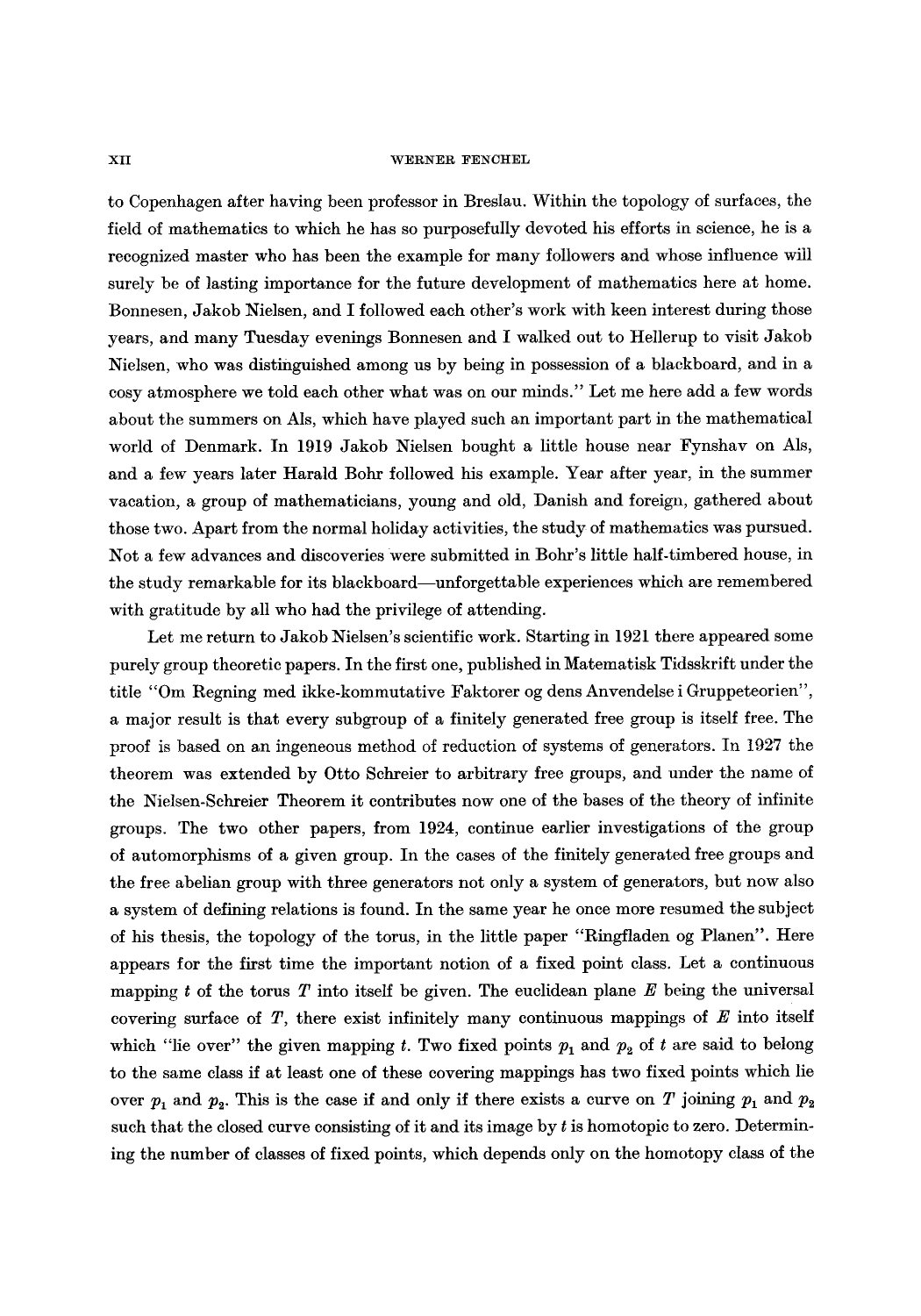## JAKOB NIELSEN IN MEMORIAM XIII

mapping t, Jakob Nielsen obtains his former result concerning the minimal number of fixed points, now for not necessarily topological, continuous mappings, in a most satisfactory manner. Along with these investigations Jakob Nielsen took up the study of discontinuous groups of motions in the non-euclidean plane and devoted several papers (1923, 1925, 1927) to this subject. His interest in it arose from the fact that the fundamental groups of the surfaces of genus greater than 1 admit of representations by such groups. Among other results he obtained the following: On every closed surface with constant negative curvature there exist geodesics which are everywhere dense on the surface and approach every direction. This theorem is of importance in the theory of dynamical systems. But Jakob Nielsen's paper, published as it was in Danish, long remained unnoticed, and the theorem was found independently by Marston Morse. This case, like others, seems to show that in his modesty, Jakob Nielsen was apt to underrate the importance of the results he reached as bi-products on his way to the goal he had set himself.

These apparently somewhat desultory investigations turned out to be stones that went to the erection of an impressive building. Hints of this are to be found in some lectures given in Hamburg in 1924 and in Copenhagen in 1925, at the 6th Scandinavian Congress of Mathematicians. But in its final form it appeared in three long memoirs (300 pages in all) from the years 1927, 1929, and 1932 in Acta Mathematica under the common title "Untersuchungen zur Topologie der geschlossenen zweiseitigen Flächen". Here we find again the notions and methods he had previously used or developed: The universal covering surface interpreted as the non-euclidean plane, the latter represented by the eonformal model in the interior of the unit circle, the fundamental group as a discontinuous group of motions in the non-euclidean plane, the mappings of the latter onto itself which lie over a given surface mapping, the automorphisms induced by them. As an essential new tool comes here the following theorem: Every mapping of the non-euclidean plane onto itself which lies over some surface mapping can be extended continuously to the points on the unit circle, representing the points at infinity of the non-euclidean plane, and the mapping of the circumference which arises in this way depends only on the homotopy class of the surface mapping. Hereby a two-dimensional topological problem is reduced to a one-dimensional one. A thorough analysis of this mapping leads to a wealth of information about homotopy classes of surface mappings. Further we find the notion of a class of fixed points generalized to the present case. To each class of fixed points an index is attached which gives the *"algebraic*  number" of fixed points in the class. For a given homotopy class of surface mappings, estimates are found for the number of classes of fixed points and for their indices. Finally many profound results *concerning* the group of automorphisms and the group of homotopy classes of mappings are obtained. What we see here are results that for penetration surpass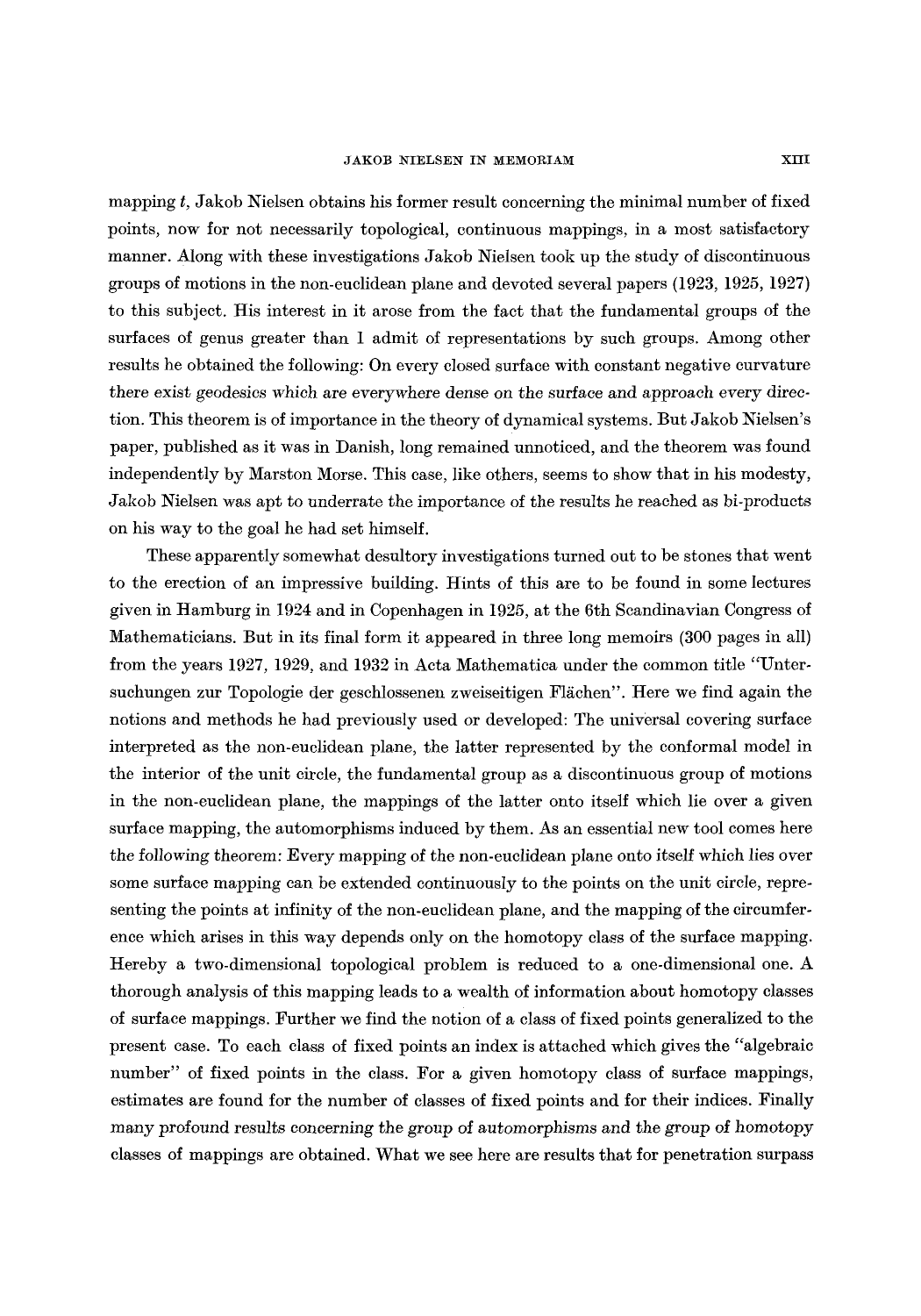## XIV WERNER FENCHEL

what had otherwise been achieved in the topology of surfaces. That he could achieve so much was due to his unique geometrical intuition, his power of concentration, and his immense capacity for work, enabling him to work out examples complicated enough to show what general regularities might be expected. The special cases previously dealt with were far from sufficient for this purpose. With these memoirs Jakob Nielsen had definitely broken new ground, and they gave him great international reputation. Many scientists have in some way combined their investigations with his. It should be particularly emphasised that the concept of a class of fixed points has undergone a great and important generalisation. Jakob Nielsen's results are not easily accessible, and even today no substantially simpler way to them has been found. So his achievement still stands as a challenge to younger scientists.

In 1925 Jakob Nielsen became professor of theoretical mechanics at the Technical University after the retirement of C. Juel. During the first few years he continued to base his instruction on Juel's textbook; but gradually there arose weighty reasons for a revision. To be sure, mechanics of particles and rigid bodies is among the best worked-out parts of applied mathematics, and in the introductory teaching with its century-old tradition the contents are well-defined, determined by their application in physics, astronomy, and technology. Nor was it on this point that the new textbook, which Jakob Nielsen published in two volumes in 1933-34, came to differ considerably from others. Rather, the object was an adaptation to the development that had taken place in mathematics, and especially in the teaching of mathematical analysis. The point was to introduce and exploit recent mathematical tools, such as vectors and matrices. As an example may be mentioned his elucidation of the close connection between on one hand the theory of frameworks and the principle of virtual work, and on the other hand the theory of systems of linear equations, which has given this subject a conciseness hardly to be found in the numerous other textbooks the world over. The book is not easily read, and Jakob Nielsen's lectures demanded much of the students. He had an unusual power of expressing himself with great lucidity, but also with great terseness. It was incredible how much he could tell, and in great detail, in an hour's lecture.

The textbook was published in German in 1935. A second edition in Danish came out in 1943 and 1945 (revised owing to changes in the teaching of geometry), and a third in 1950 and 1952.

Jakob Nielsen was faced with a new task when the teaching of aerodynamics was to be established at the Technical University. His lectures were published in mimeographed form in the years 1940-42. His presentation of this subject, theoretically not easily accessible in parts, is remarkable for its clear distinction between the empirical foundation and the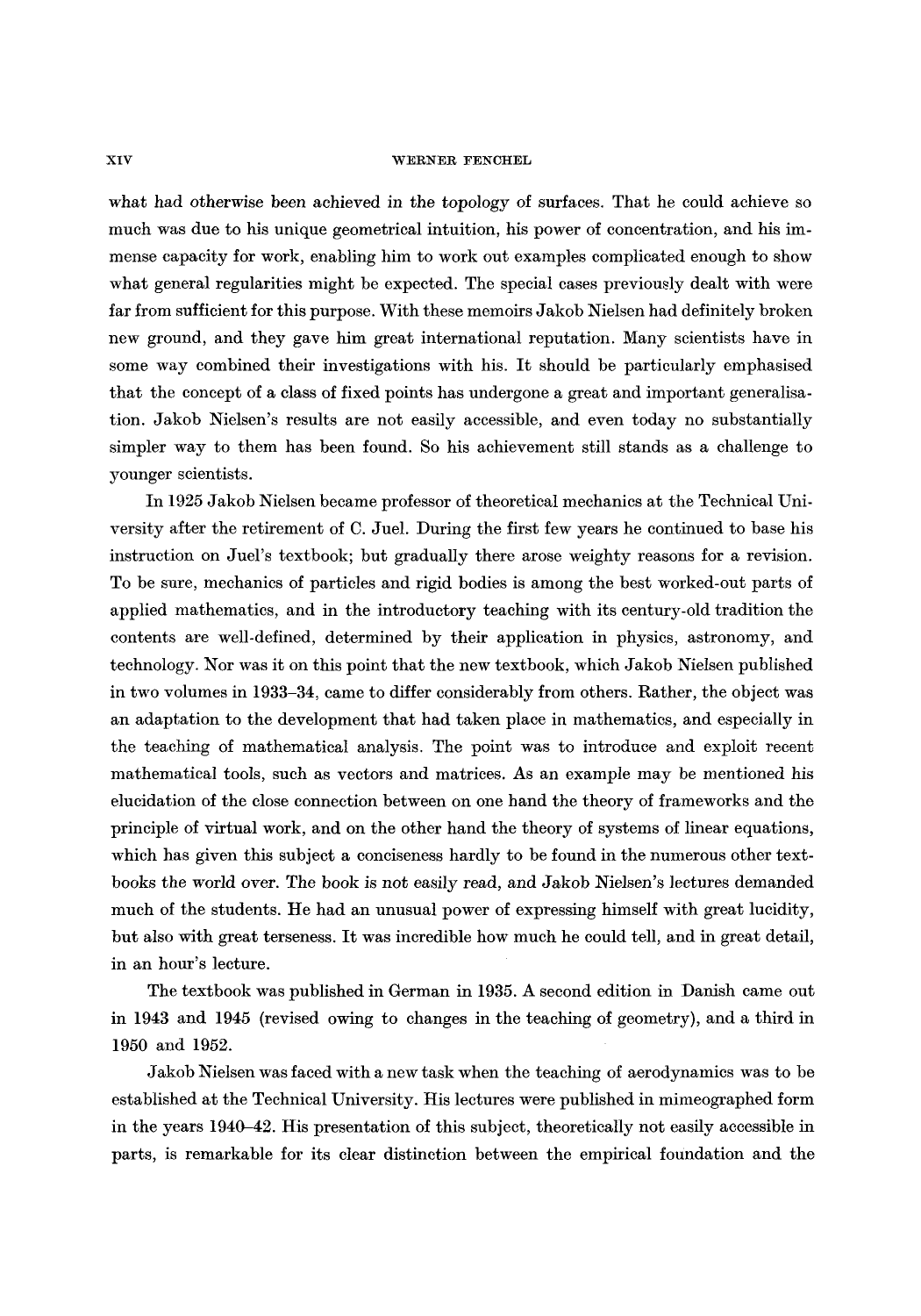mathematical theory. He published the more theoretical part of these lectures in 1952, as volume three of the textbook of theoretical mechanics.

Immediately after finishing the first edition of the textbook, Jakob Nielsen resumed his studies in topology and group theory. It is not possible here to mention the many papers, about 20, among them several comprehensive ones, which he published in the years after 1935, most of them carrying on his investigations on surface mappings. By means of the powerful tools developed in the previous papers, he succeeded in solving a series of related problems. In 1937 he gave a complete classification of the periodic mappings of a surface onto itself, and in 1942 a fourth great memoir, "Abbildungsklassen endlicher 0rdnung", was published in Acta Mathematica. It deals with a problem to which he had been led in the third of the above-mentioned Acta-papers, and which he had solved there in some special cases: Does every homotopy class of surface mappings which is of finite order, in the sense that a certain power of it is the class of the identity mapping, contain a periodic mapping, that is, a mapping the same power of which is the identity? The proof that this is the case is extremely difficult and makes up all the 90 pages long paper. One cannot but admire the intellectual vigour with which this investigation is carried out. Finally I shall mention one more large paper: "Surface transformation classes of algebraically finite type" from 1944, in which more general classes of surface mappings are thoroughly investigated.

On several occasions Jakob Nielsen lectured at the Mathematical Institute of the university to a small circle of young mathematicians on subjects that occupied him in connection with his research. Of special interest is a series of lectures on discontinuous groups of motions in the non-euclidean plane, given in the year 1938-39. Such groups, whose theory goes back to H. Poincard's fundamental work on automorphic functions, are, as noted,an important tool in Jakob Nielsen's investigations in surface topology. In the above-mentioned lectures he took up the theory for a certain class of these groups for its own sake. He thus arrived at interesting new notions and results. In connection with this, Svend Lauritzen has, in his thesis for the doctorate, carried out a corresponding investigation for another class of these groups. However, it proved desirable and expedient, in view of their many and important fields of application, to take up the theory of discontinuous groups of motions in the non-euclidean plane in its full generality and from the bottom. By degrees it became clear that this task, which Jakob Nielsen took up together with me, was considerable more extensive and timeconsuming than anticipated; many problems, great and small, which turned up on the way had to be elucidated before the monograph aimed at could take shape.

Although Jakob Nielsen's heart was in this task, he could only devote to it a moderate part of his great working power, for since the end of the 1939-45 war he was occupied on tasks of a totally different kind. It was almost a matter of course that his name should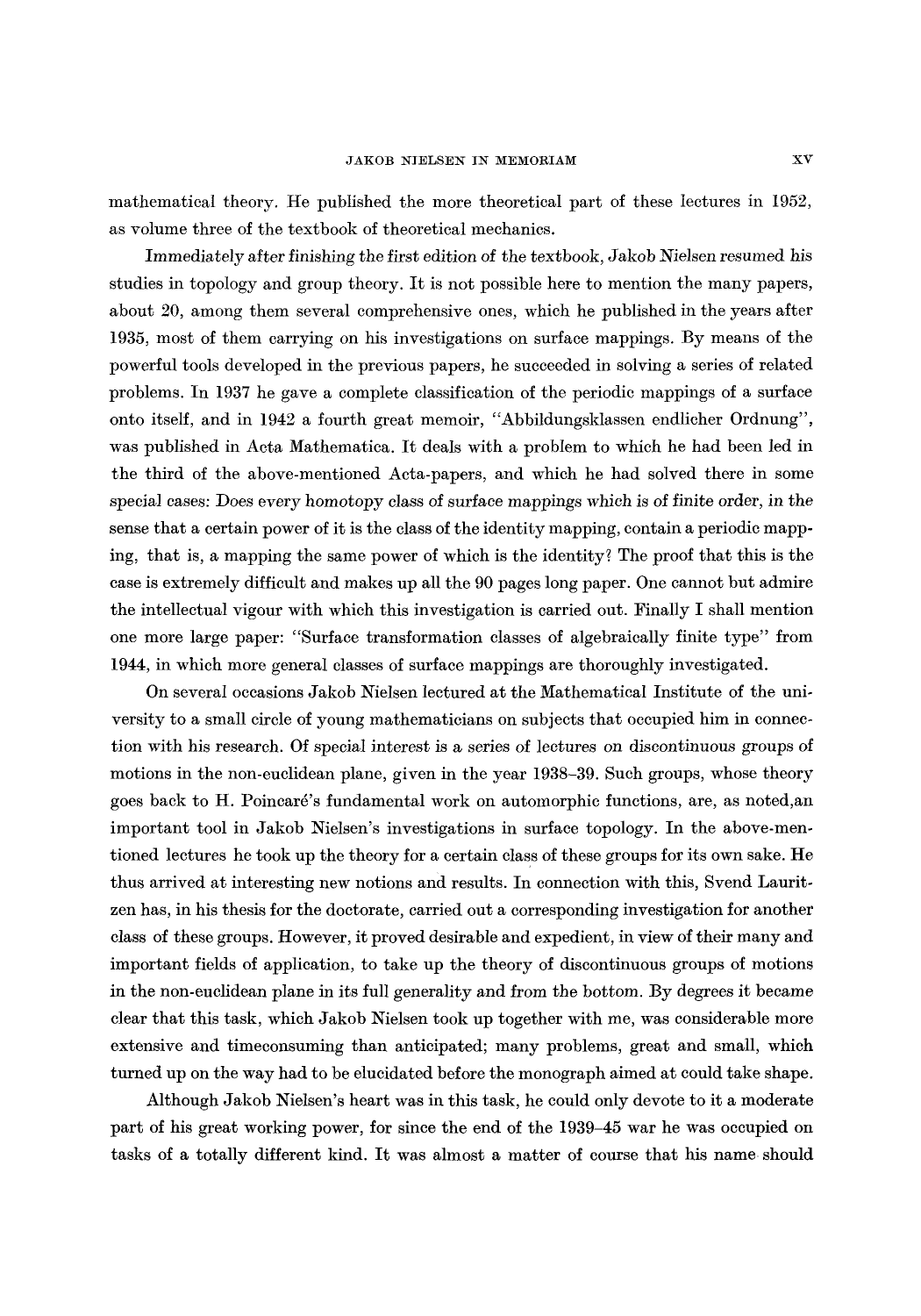## XVI WERNER FENCHEL

come up when positions of trust and responsibility were to be filled, for he possessed to an eminent degree the qualities of integrity and open-mindedness, and he could make up his mind quickly on a problem and act resolutely when necessary. He required much of himself in attending to the duties he took upon himself. I shall not go into detail, but merely mention that his participation in international co-operation, especially the work of UNESCO, occupied a considerable part of his working power. Instead of trying to describe his activities as a delegate in 1945 to the conference which created UNESCO, as the leader of the Danish delegation to several sessions of the General Conference and as a member of the Executive Board of UNESCO from 1952 to 1958, I shall quote from the *"Ad* Honorem Jakob Nielsen" which the chairman of the Executive Board, Sir Ben Bowen Thomas, wrote after Jakob Nielsen's death:

"Those of us who worked with Professor Nielsen as members of the Board will recall his services to UNESCO with gratitude. We shall treasure his memory as an inspiration. He was punctual at our meetings, he was industrious in mastering our papers, he was able in our discussions, he was disinterested and wise in his approach to our problems, he was completely and utterly devoted to the service of humanity as a whole within the spheres of our responsibilities in Education, Science and Culture."

"I repeat those words: Devoted to the service of humanity as a whole. In a sense he was a keeper of the Board's conscience, unhappy when lack of resources in money, ability or techniques hampered our work, sad when factors other than the merits of the projects being examined, demanded and obtained overriding weight or authority, as it seemed to him, when we reached some decisions; but no matter how the issue was decided, he always marched breast forward to the end, leaving with those of us who knew him the abiding memory of his powerful, energetic frame, his bright blue eyes and ready smile, his high standards, his unselfish willingness to accept the tasks which we only too readily entrusted to him. An admirable representative of his people, a true son of Denmark, a distinguished scholar, a great public servant, a very humble, modest man."

In 1951, Jakob Nielsen was nominated Harald Bohr's successor at the University of Copenhagen. Here he lectured with delight and zeal to young mathematicians on subjects close to his heart. But the growing demands made upon him by his UNESCO work, and the frequent and at times long journeys abroad, which interrupted his lectures, caused him to feel after a few years that he could no longer give satisfaction as a university teacher. Add to this that during these years there was not much time for scientific work, especially on the above-mentioned monograph, although he took it up untiringly' and zealously whenever his duties permitted. So already in 1955, he resigned his professorship, and after finishing his UNESCO work in 1958, he could devote himself whole-heartedly to research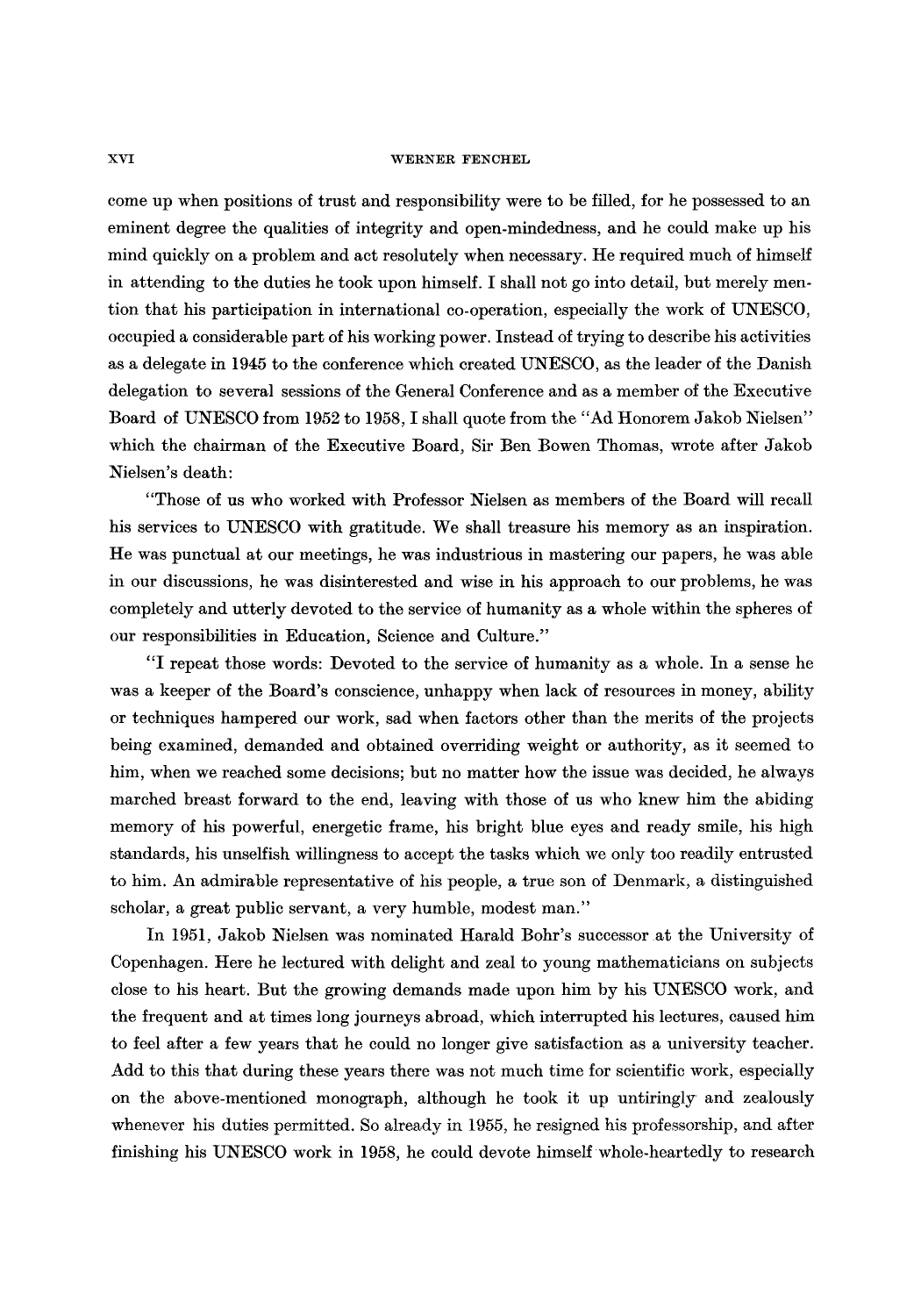work. There now followed a period of intense and successful work, especially on the monograph. He succeeded in surmounting a difficulty which had long prevented a satisfactory conclusion. But already in January 1959 he was stricken with the disease which carried him off on the 3rd of August. It is sincerely to be regretted that he did not live to see the publication of the monograph.

Jakob Nielsen was a sterling character and warm-hearted man. He showed life-long gratitude to those to whom he thought himself indebted, whether in the private or the scientific sphere. He was his friends' most faithful friend in times good and bad. He had always praise and encouragement for his collaborators, and if criticism was required, he always knew how to find a form that could not hurt even the most sensitive. Still, in the face of intolerance and narrow-mindedness he could find sharp words.

His memory as a man and as a scientist will be cherished with deep gratitude.

# **The publications of Jakob Nielsen**

# MEMOIRS AND ARTICLES

- 1. Kurvennetze auf Flächen. Inaugural-Dissertation, Kiel 1913, 58 pp.
- 2. Die Isomorphismen der allgemeinen, unendlichen Gruppe mit zwei Erzeugenden. *Math.*  Ann., 78 (1917), 385-397.
- 3. Ober die Isomorphismen unendlicher Gruppen ohne Relation. *Math. Ann.,* 79 (1918), 269-272.
- 4. Die Berechnung yon Rficklaufdiagrammen. *Artilleristische Monatshe]te* Nr. 144 (1918), 169-173.
- 5. Der Ausfluss aus einem urspriinglich nicht vollen Rohr. *S.-B. Akad. Wiss. Wien, Math.-nat. Kl., Abt.* IIa, 128 (1919), 1253-1259.
- 6. Über fixpunktfreie topologische Abbildungen geschlossener Flächen. *Math. Ann.*, 81 (1920), 94-96.
- 7. Über die Minimalzahl der Fixpunkte bei den Abbildungstypen der Ringflächen. *Math. Ann.*, 82 (1920), 83-93.
- 8. Om Regning med ikke-kommutative Faktorer og dens Anvendelse i Gruppeteorien. *Mat. Tidsskr. B* 1921, 77-94.
- 9. Diskontinuerte Flytningsgrupper. *Mat. Tidsskr. B* 1923, 53-61.
- 10. Ringfladen og Planen. *Mat. Tidsskr. B* 1924, 1-22.
- 11. Die Gruppe der dreidimensionalen Gittertransformationen. *Math.-]ys, Medal. Danske Vid. Selsk.* 5, hr. 12 (1924), 29 pp.
- 12. Die Isomorphismengruppe der freien Gruppen. *Math. Ann.*, 91 (1924), 169-209.
- 13. Uber topologische Abbildungen geschlossener F1/ichen. *Abh. Math. Sere. Univ. Hamburg 3*  (1924), 246-260.
- 14. Om geodætiske Linier i lukkede Mangfoldigheder med konstant negativ Krumning. Mat. *Tidsskr. B* 1925, 37-44.
- 15. Zur Topologie der geschlossenen Flächen. Den sjette skandinav. Matematikerkongres, Køben*havn* 1925, 263-276.

 $0* + -603808$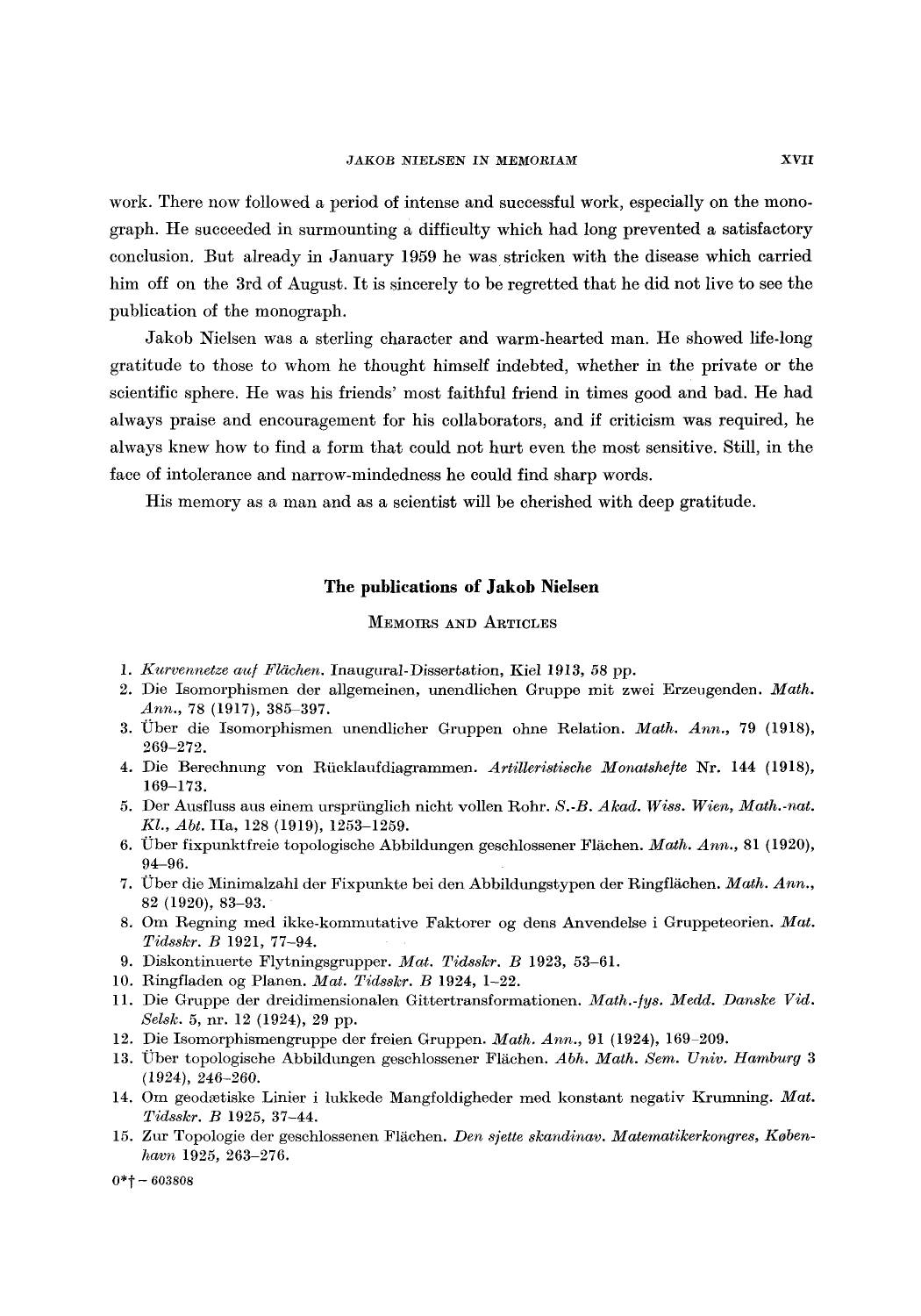#### XVIII WERNER FENCHEL

- 16. Om Flytningsgrul)pcr i Planen og deres Anvendelse i Fladetopologien. *Mat. Tidsskr.* B 1927, 53-65.
- 17. Om Flytningsgrupper i den hyperbolske Plan. *Mat. Tidsskr. B* 1927, 65 75.
- I8. Untcrsuchungen zur Topologie der geschlossenen zweiseitigen Fl/ichen. *Acta Math.,* 50 (1927), 189 358.
- 19. Om topolegiske Afbildninger af an Jordankurve paa sig selv. *Mat. Tidsskr. B* 1928, 39-46.
- 20. Untersuchungcn zur Topologie der geschlossenen zweiseitigen Fliichen, II. *Acta Math.* 53 (1929), 1--76.
- 21. Untersuchungen zur Topologie der geschlossenen zweiscitigen Flächen, III. *Acta Math.*, 58 (1932), 87-167.
- 22. Om regula~re Riemannske Flader. *Mat. Tidsslcr. B* 1932, 1-18.
- 23. Om Strukturen af en Vektormodul med endelig Basis. Med Anvendelse paa diofantiske Approksimationer. *Mat. Tidsskr. B* 1932, 29-42.
- 24. Einige S/itze iiber topologiske Fliichenabbildungen. *Acta Lift. Scient. Szeged,* 7 (1935), 200- 205.
- 25. Topologie ties transformations des surfaces. *Enseign. Math.,* 35 (1936), 269 287.
- 26. Tol)ologischcr Bowels mines Satzes von Wiman. *Mat. Tizlsskr. B* 1936, 11-24.
- 27. :Ekvivalensproblemet for periodiske Transformationer. *Mag. Tidsskr. B* 1937, 33-41.
- 28. Om Tensorbegrebet. *Mat. Tidsskr. A* 1937, 1-16.
- '29. l)ic Struktur periodischer Transformationcn yon F1/ichen. *Jllath.-/ys. Medd. Danske Vid. Selsk.* 15, nr. 1, 77 pp.
- 30. Einige Methoden und Ergebnisse aus der Topologie der Flächenabbildungen. C. R. Congr. *Inter1,. Math. Oslo* 1936, I (1937), 128-139.
- 31. l)en syrnmctriskc eg den alterncrende Gruppe. *Mat. Tidsskr. B* 1940, 7-18.
- 32. Über Gruppen linearer Transformationen. *Mitt. Math. Gesellsch. Hamburg 8, Festschrift*, *Teil II* (1940), 82-104.
- 33. En Sa~tning fra Fladeafbil(lningcrnes Topologi. *Norsk Mat. Tidsskr.* 23 (1941), 96-99.
- 34. Abbildungsklassen endlicher Ordnung. Acta Math., 75 (1942), 23-115.
- 35. Fixpunktfric Afbildninger. *Mat. Tidsskr. B* 1942, 25-41.
- 36. Surface transformation classes of algebraically finite type. *Mat.-fys. Medd. Danske Vid. Selsk.* 21, nr. 2 (1944), 87 pp.
- 37. With S. Bundgaard. Forenklede Beviser for nogle Sætninger i Fladetopologien. *Mat. Tidsskr.* **B** 1946, 1-16.
- 38. With W. Fenchel. On discontinuous groups of isometric transformations of the non-cuclidean 1)|ane. *Stadies and Essays presented to R. Couraat,* New York 1948, 117-128.
- 39. Kommutatorgruppen for (let frie produkt af eykliske grupper. *Mat. Tidsskr. B* 1948, 49-56.
- 40. A study concerning the congruence subgroups of the modular group. Mat.-*fys. Medd. Danslce Vial. Selsk.* 25, hr. 18, 32 pp.
- 41. Johannes Hjclmslev. *Overs. Danske Vid. Selsk.* 1949-50 (1950), 89-103.
- 42. Harald Bohr. *Festskrift Kobenhavns Univ. Årsfest* 1951, 95-100.
- 43. With S. Bundgaard. On normal subgroups with finite index in F-groups. *Mat. Tidsskr. B*  1951, 56-58.
- 44. Nogle grundlæggende begreber vedrørende diskontinuerte grupper af lineære substitutioner i en komplex variabel. *C. R. 11<sup>ieme</sup> Congr. Math. Scand. Trondheim* 1949, Trondheim 1952, 61-70.
- 45. Det intcrnationale samarbejde i naturvi(lenskaben. *Bereh~. 2. Nord. Fysik-, Kemi- og Mate- 9 matikl~erer Kongr. Aarhus* 1954, 45 57.
- 46. A basis for subgroups of free groups. *Math. Scand.* 3 (1955), 31-43.